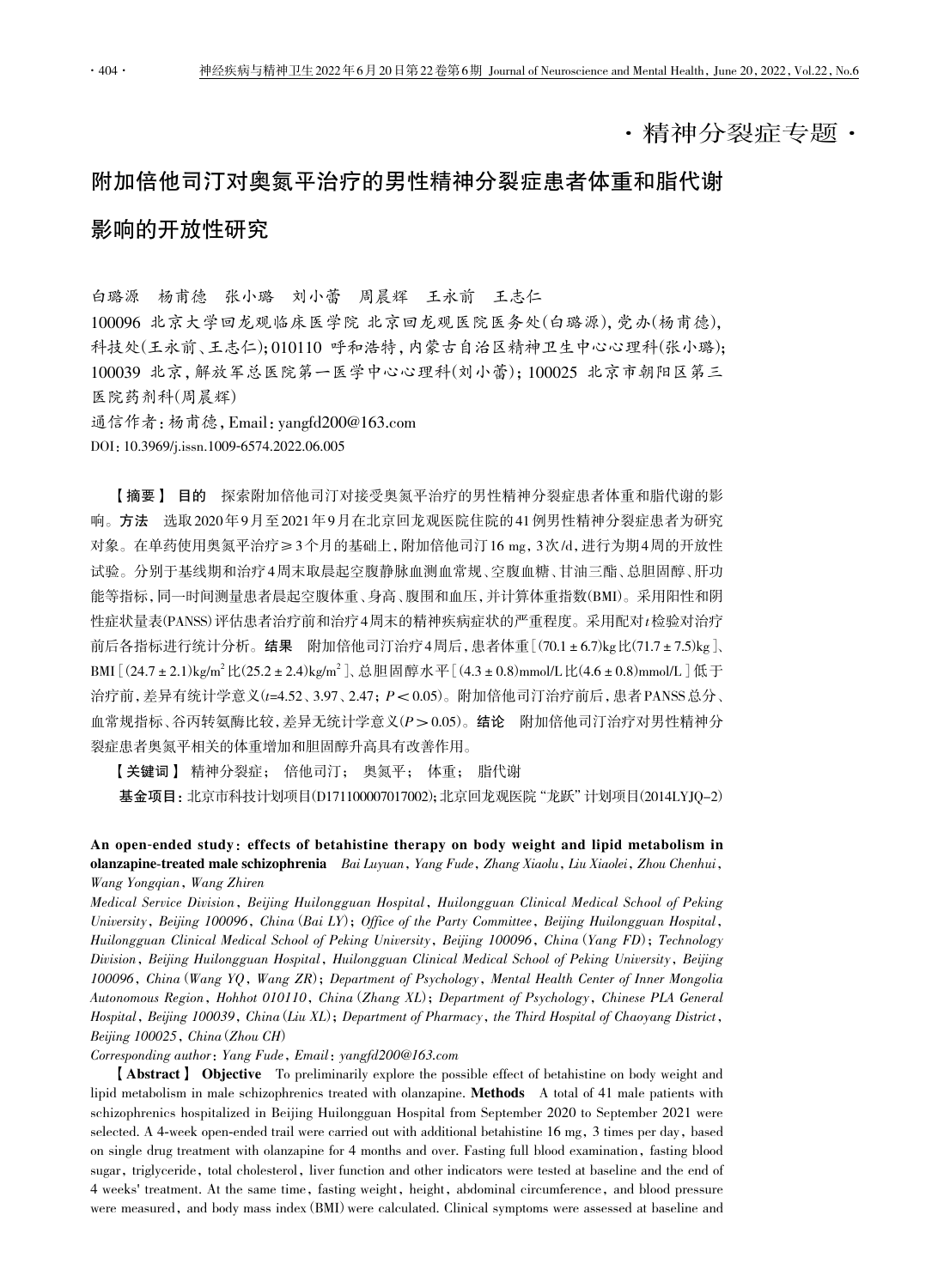patients' body weight [(70.1±6.7) kg vs (71.7±7.5) kg], BMI [(24.7±2.1) kg/m<sup>2</sup> vs (25.2±2.4) kg/m<sup>2</sup>], and total cholesterol  $(4.3\pm0.8)$  mmol/L vs  $(4.6\pm0.8)$  mmol/L were all lower than those before treatment, and the differences were statistically significant ( $t=4.52$ , 3.97, 2.47;  $P < 0.05$ ). There was no significant difference in PANSS total score, blood routine index and alanine aminotransferase before and after treatment with betahistine  $(P > 0.05)$ . Conclusions Betahistine may improve the body weight and cholesterol of male patients with schizophrenia caused by olanzapine.

【Key words】 Schizophrenia; Betahistine; Olanzapine; Weight; Lipid metabolism

Fund programs: Beijing Technology Planning Program (D171100007017002); Dragon Leap Plan Foundation of Beijing Huilongguan Hospital (2014LYJQ-2)

精神分裂症是一种常见的严重精神障碍,多需要 长期服用抗精神疾病药物治疗[1]。奥氮平作为第2代 抗精神疾病药物,目前已成为精神分裂症的一线治 疗药物[2-3],但它引起的体重增加和代谢问题,严重 降低患者的服药依从性,甚至影响精神分裂症患者 的认知发展[4-6]。有研究报道组胺能系统可以成为 预防肥胖和代谢综合征的靶点[7],倍他司汀作为组 胺H1受体的弱激动剂和H3受体的拮抗剂,目前已 作为一种抗肥胖药物进行了临床试验。已有动物实 验证实倍他司汀可以降低奥氮平治疗相关的体重增 加,同时不会影响奥氮平的治疗作用[8]。倍他司汀 对体重的影响不仅在动物实验得到初步验证,在临 床试验中也有类似结果。在一项为期6周的研究中, 对首发精神分裂症患者进行奥氮平附加倍他司汀联 合治疗,结果显示倍他司汀能够预防奥氮平治疗引 起的体重增加<sup>[9]</sup>。Barak 等<sup>[10]</sup>的研究表明, 倍他司 汀可以显著改善使用奥氮平治疗的精神分裂症患者 的体重增加,同时可以改善患者的嗜睡。但国内目 前针对使用奥氮平治疗的男性精神分裂症患者附加 倍他司汀,观察对体重和代谢影响的相关临床研究 较少。因此,本研究对使用奥氮平治疗的男性精神 分裂症患者附加倍他司汀,初步探索倍他司汀对男 性精神分裂症患者体重和代谢的影响。

一、对象与方法

1.研究对象:样本量估算公式 $n = 2 \left[ \frac{(\mu \alpha + \mu \beta)}{\delta / \sigma} \right]^2$ , 其 中*α*=0.05,*β*=0.10,查 表 得 到 相 应 数 值,参 考 Poyurovsky 等[11]研究中倍他司汀治疗后体重降低 均数*δ*=2.02,标准差*σ*=2.37,带入公式计算得n=24。 考虑到 20% 的脱落率,计划纳入患者 29 例。选取 2020 年 9 月至 2021 年 9 月在北京回龙观医院住院 的 44 例患者为研究对象,因出院脱落 3 例,最终纳 入患者 41 例。入组标准:(1)符合DSM-Ⅳ中精神分 裂症的诊断标准[12];(2)男性;(3)汉族;(4)年龄18~

59岁;(5)使用奥氮平单药治疗≥3个月。排除标准: (1)入组前使用其他抗精神疾病药物;(2)入组前正 在接受电休克治疗;(3)合并其他精神障碍;(4)合并 严重的躯体疾病;(5)有酒精、药物滥用或依赖史; (6)有严重的药物过敏史或为易过敏体质;(7)对倍 他司汀药物或药物成分过敏或符合倍他司汀禁忌 证。41 例 患 者 年 龄(54.8±3.7)岁,PANSS 评 分 为 (75.0±17.0)分,既往服用奥氮平治疗时间为 2.9(1.0, 7.0)年。本研究经北京回龙观医院医学伦理委员会 审批(编号:2015-38),于患者签署知情同意书后,将 符合入组标准的患者纳入本研究。

2. 研究材料和工具: (1) 药品。使用4 mg/片的 盐酸倍他司汀片。(2)一般情况问卷。包括年龄、既 往史、精神疾病家族史、既往奥氮平用药情况(服用 时间和服用剂量)等。(3)PANSS。PANSS 用于评定 患者精神疾病症状的严重程度。量表由阳性症状分 量表(7项)、阴性症状分量表(7项)及一般精神病理学 分量表(16项)组成[13]。由经过一致性培训的精神科 医师评定 PANSS 评分,组内相关系数为 0.83。

3. 研究方法:本研究为为期 4 周的开放性试验。 分别于基线期和 4 周末的 6:00— 7:00 am 在病房取 患者的空腹静脉血,室温下静置 1 h,以 3 000 r/min 离心 10 min 后取血清及血浆,将分离的血清及血浆 放置在 -80℃冰箱内,待实验完成后统一送检,检 测患者空腹血糖、甘油三酯、总胆固醇、血常规、肝 功能指标;在采血同时为患者测量晨起空腹体重、 身高、腰围和血压等信息,计算体重指数(body mass index, BMI);在入组第 2 天和 4 周末采用 PANSS 评 估患者的精神症状。研究开始后,入组患者保持原 有生活作息规律和活动量,不再额外进行饮食干预 和运动治疗,奥氮平的用法用量由临床医生依据患 者病情调整。同时给予患者口服倍他司汀片,每次 4 片(16 mg),3 次 /d 的附加治疗。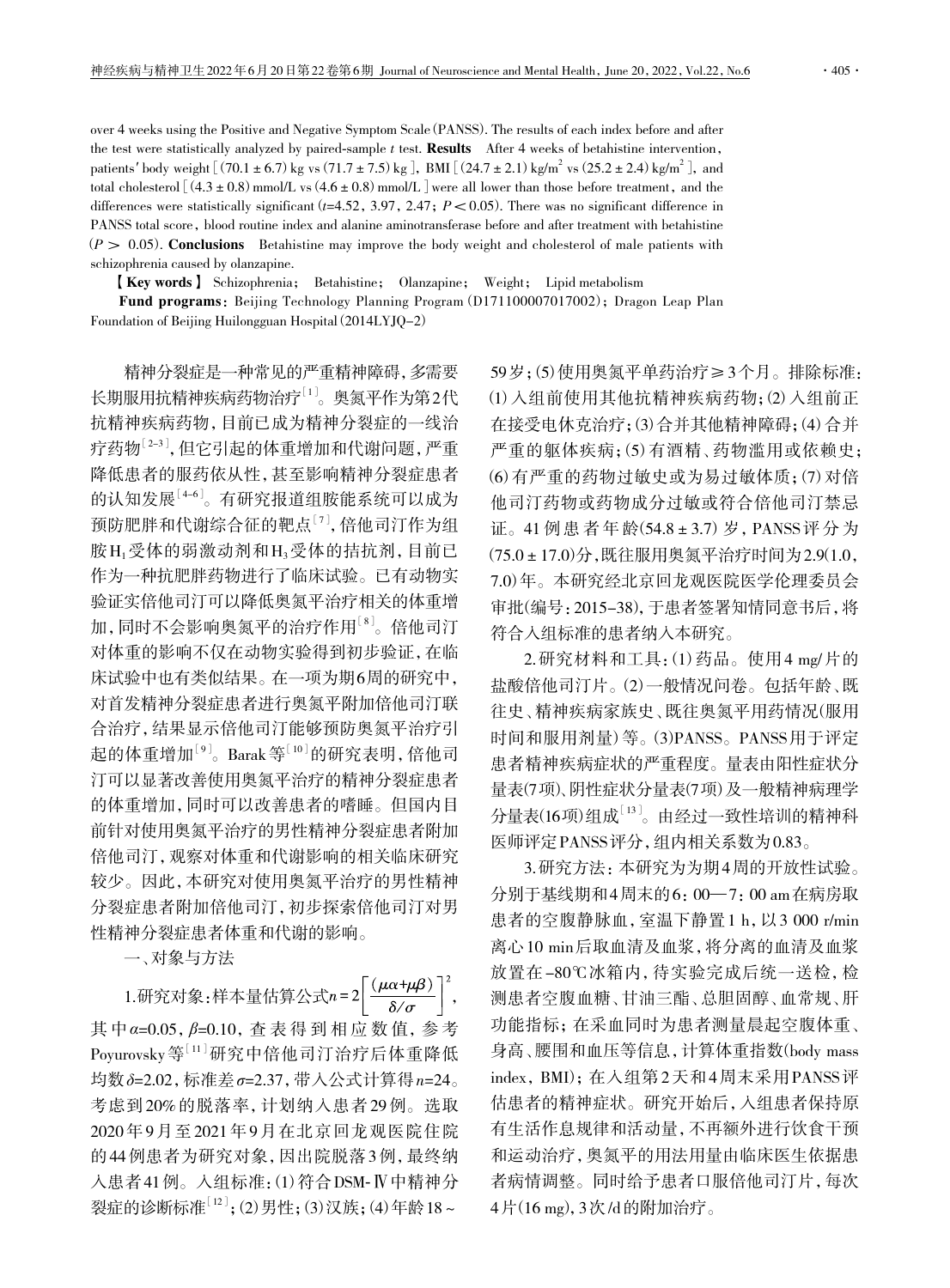4. 统计学方法:采用 Epidata 3.1 软件对所有数 据进行双录入校对,使用 SPSS 19.0 软件对数据进行 统计分析。计数资料用频数表示;符合正态分布的 计量资料采用均数 ± 标准差(x±s)表示,组间比较 采用配对样本 $t$ 检验。采用双侧检验,  $P < 0.05$ 为差 异有统计学意义。

二、结果

1. 附加倍他司汀治疗前后 41 例患者代谢指标 比较:附加倍他司汀治疗4 周后, 患者体重、BMI、总 胆固醇低于治疗前,差异有统计学意义(P< 0.05); 但治疗前后患者的腰围、血糖及甘油三酯比较,差 异无统计学意义 $(P > 0.05)$ , 见表 1。

2. 附加倍他司汀治疗前后患者 PANSS 评分比 较:附加倍他司汀治疗 4 周后,患者 PANSS 阳性症 状分量表、阴性症状分量表、一般精神病理学分量 表评分以及 PANSS 总分与治疗前比较,差异无统计 学意义 $(P > 0.05)$ , 见表 2。

3. 附加倍他司汀治疗前后 41 例患者血压、血常 规及肝功能指标比较:附加倍他司汀治疗4周后,患 者舒张压、收缩压、白细胞计数、红细胞计数、血小板 计数、血红蛋白及谷丙转氨酶与治疗前比较,差异无 统计学意义(P > 0.05); 治疗后患者的谷草转氨酶低 于治疗前,差异有统计学意义(P< 0.05),见表 3。

讨论 奥氮平是常用的第2代抗精神病药物, 被广泛应用于精神分裂症的治疗。Patel 等<sup>[14]</sup>的研 究报道,使用奥氮平治疗 12 周后,59.8% 的精神分 裂症患者体重显著增加(体重增加≥ 7%),治疗 52 周 后 80% 的患者体重增加≥ 7%。近年来,奥氮平引 起的患者体重增加和相关代谢风险受到越来越多研 究者的关注。目前,奥氮平引起体重增加的作用机 制尚不完全清楚,但有研究发现奥氮平治疗后体重 增加可能与其对组胺受体的作用有关[15],奥氮平对 组胺H1受体的拮抗作用和H3受体的激动作用与体 重增加呈显著正相关[16]。

倍他司汀是H1受体弱激动剂和H3受体拮抗剂, 可以通过血脑屏障,在下丘脑中增加组胺释放发挥作 用<sup>[17]</sup>, 倍他司汀对H<sub>1</sub> 受体激动后, 增加了组胺的释放 量,引起了一系列生理反应,降低体重增加,促进能量 代谢。倍他司汀对H2受体拮抗后,可通过阻断突触 前H3自身受体从而增加组胺释放,间接地增强H1受 体的作用<sup>[18]</sup>;同时H3受体又对多巴胺、5-HE和去甲 肾上腺素具有负反馈调节作用 $^{[19]}$ 。Kotańska 等 $^{[19]}$ 的研究表明,组胺 H<sub>3</sub>受体拮抗剂,可以降低研究对 象的体重和提高糖耐量水平。因此它可能在中枢神 经系统和外周组织中调节奥氮平引起的体重增加。

| 组别    | 例数 | 体重(kg)         | 体重指数 $(kg/m^2)$ | 腰围 $(\text{cm})$ | 血糖(mmol/L)    |               | 总胆固醇(mmol/L) 甘油三酯(mmol/L) |
|-------|----|----------------|-----------------|------------------|---------------|---------------|---------------------------|
| 治疗前   | 41 | $71.7 \pm 7.5$ | $25.2 \pm 2.4$  | $91.8 \pm 4.9$   | $4.8 \pm 0.4$ | $4.6 \pm 0.8$ | $1.4 \pm 0.5$             |
| 治疗后   | 41 | $701 + 67$     | $24.7 \pm 2.1$  | $911 + 49$       | $4.7 \pm 0.2$ | $4.3 \pm 0.8$ | $1.2 \pm 0.6$             |
| $t$ 值 |    | 4.52           | 3.97            | 1.56             | -82           | 2.47          | 1.21                      |

表1 41 例使用奥氮平治疗的男性精神分裂症患者附加倍他司汀治疗前后的代谢指标比较(x±s)

|  | 表2 41 例使用奥氮平治疗的男性精神分裂症患者附加倍他司汀治疗前后 PANSS 评分比较(分, x ± s) |  |
|--|---------------------------------------------------------|--|
|--|---------------------------------------------------------|--|

P值  $< 0.01$   $< 0.01$   $0.15$   $0.10$   $0.03$   $0.25$ 

| 组别  | 例数 | 阳性症状分量表        | 阴性症状分量表        | 一般精神病理学分量表     | PANSS 总分        |
|-----|----|----------------|----------------|----------------|-----------------|
| 治疗前 | 41 | $23.4 \pm 7.6$ | $25.2 \pm 5.7$ | $36.0 \pm 3.6$ | $83.3 \pm 10.5$ |
| 治疗后 | 41 | $22.8 + 7.7$   | $248 + 58$     | $345 + 27$     | $81.0 \pm 10.1$ |
| t 值 |    | $-0.38$        | $-1.41$        | $-1.73$        | 2.18            |
| Р值  |    | 0.71           | 0.16           | 0.08           | 0.12            |

注:PANSS 阳性和阴性症状量表

表3 41 例使用奥氮平治疗的男性精神分裂症患者附加倍他司汀治疗前后血压、血常规及肝功能指标比较(x±s)

| 组别    | 例数 | 舒张压<br>$\text{(mmHg)}$ | 收缩压<br>(mmHg)    | 白细胞计数<br>$\left( \times 10^{9}$ /L) | 红细胞计数<br>$\times 10^{12}$ /L) | 血小板计数<br>$\propto 10^9$ /L) | 血红蛋白<br>(g/L)   | 谷丙转氨酶<br>(U/L)  | 谷草转氨酶<br>(U/L) |
|-------|----|------------------------|------------------|-------------------------------------|-------------------------------|-----------------------------|-----------------|-----------------|----------------|
| 治疗前   | 41 | $89.6 \pm 7.2$         | $1354 + 211$     | $6.3 \pm 1.3$                       | $4.7 \pm 0.4$                 | $2283 + 505$                | $1419 + 97$     | $28.5 \pm 16.3$ | $262 + 120$    |
| 治疗后   | 41 | $84.5 \pm 11.7$        | $125.1 \pm 12.7$ | $6.3 \pm 1.8$                       | $4.7 \pm 0.3$                 | $228.8 \pm 60.9$            | $142.7 \pm 8.1$ | $21.2 \pm 9.4$  | $16.9 \pm 5.5$ |
| $t$ 值 |    | I.96                   | 1.46             | $-0.17$                             | $-0.59$                       | $-0.05$                     | $-0.28$         | 1.66            | 2.65           |
| P值    |    | 0.08                   | 0.18             | 0.87                                | 0.57                          | 0.96                        | 0.78            | 0.13            | 0.03           |

注:1 mmHg=0.133 kPa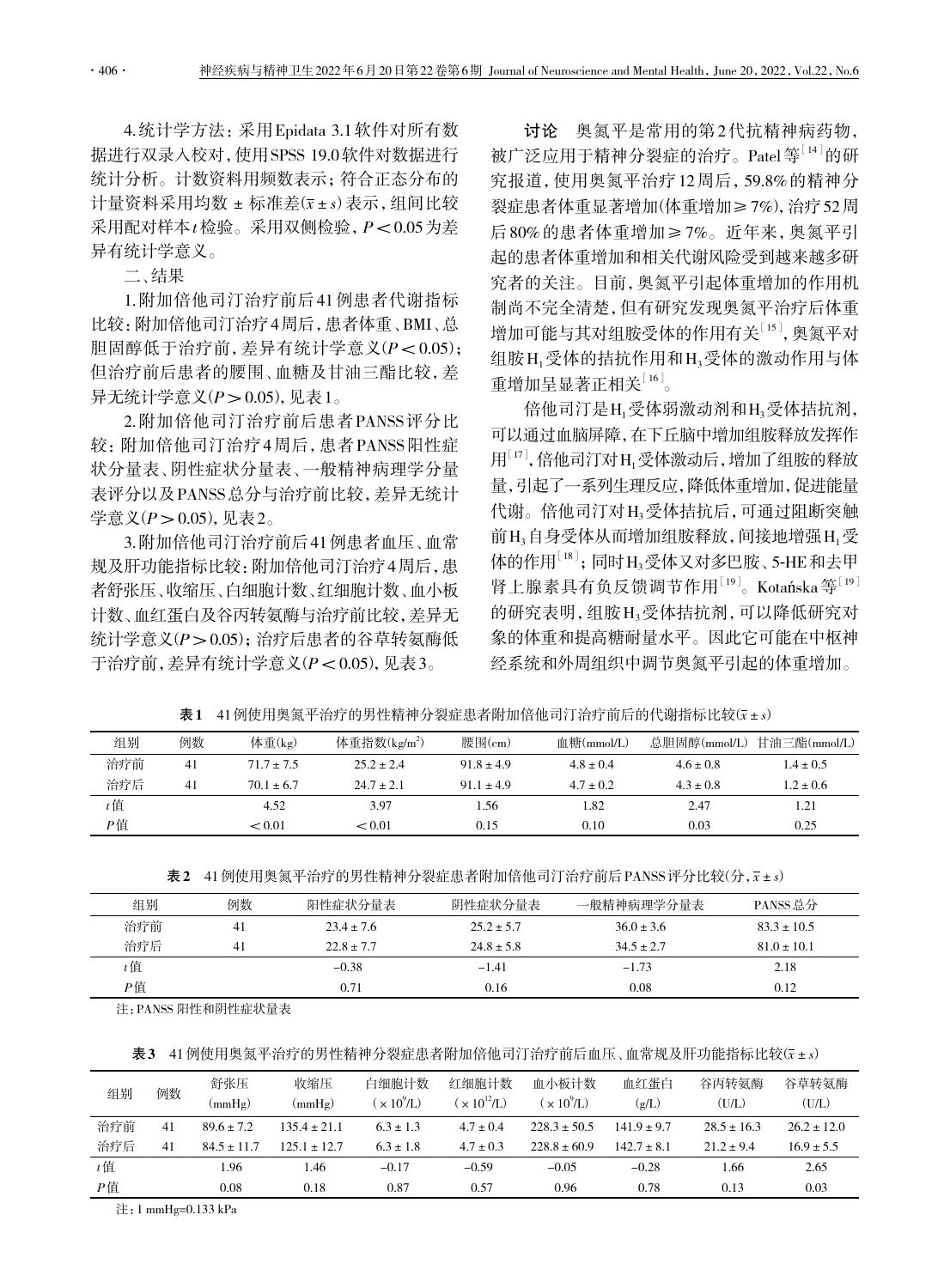在降低奥氮平治疗相关的体重增加方面,目 前的动物研究已发现其可通过以下两种信号通 路发挥作用:第一,在中枢神经系统中,组胺通过 下丘脑H1R-NPY-AMPK 通路,抑制促食欲神经肽 (neuropeptide Y, NPY)的分泌和腺苷酸活化蛋白激 酶(AMP-activated protein kinase, AMPK)的磷酸化,使 食欲降低,减少机体对食物的摄入,增加饱腹感[20]。 第二,在外周组织中,通过调节肝脏中 H<sub>1</sub>R-AMPK/ BAT 途径,促进脂肪氧化分解,增加棕色脂肪组织 (brown adipose tissue, BAT)的产热效应<sup>[21]</sup>。棕色脂 肪是机体能量代谢的重要组织,富含线粒体,其内 膜上的解偶联蛋白介导机体能量消耗[22]。目前研 究显示,非典型精神病药物通过交感神经抑制棕色 脂肪组织的产热,进而降低能量消耗[23]。倍他司汀 通过以上两条通路,可以逆转由奥氮平引起的机体 正能量平衡,使机体能量消耗大于能量摄入,进而 降低体重。Deng等[23]在 2002年证明倍他司汀能有 效提高大鼠的饱腹感和抑制对高脂肪食物的食欲。 Lian 等<sup>[17]</sup>指出,与单独使用奥氮平治疗的雌性大鼠 相比,使用倍他司汀和奥氮平联合治疗 2 周可使雌 性大鼠的体重增加减少 45%。

倍他司汀对体重的影响不仅在动物试验中得到 验证,在肥胖的健康成年人中,倍他司汀也具有降 低体重的作用。Ali等[24]在对健康成年人体重干预 的研究发现,倍他司汀对体重减轻的干预效果显著, 且不良反应较少。而目前国内针对精神分裂症患者 使用奥氮平后体重的相关干预研究较少。

本研究结果显示,服用奥氮平的男性精神分裂 症患者在附加倍他司汀干预 4 周后体重和 BMI 均下 降,该研究结果与前期动物试验 $^{[17]}$ 以及 Smith 等 $^{[25]}$ 在使用非典型抗精神病药物治疗的精神分裂症患者 中的小样本研究结果一致。既往托吡酯药物也被证 实可降低精神分裂症患者体重,但由于感觉异常、 记忆障碍等不良反应限制托吡酯的临床使用率[26]。 在吴仁容等[27]的研究中,使用二甲双胍 750 mg/d 干 预 4 周后,试验组患者体重增加量低于对照组患者, 但试验组和对照组患者的体重绝对值均升高。本研 究结果显示附加倍他司汀治疗后,患者体重和 BMI 低于治疗前,原因可能在于倍他司汀对 H<sub>1</sub>受体具有 靶向调节作用,可拮抗奥氮平与组胺 H1受体的相互 作用,在外周组织参与脂肪代谢[28],还可通过脑内 组胺神经元调节睡眠 - 觉醒节律和降低食欲,减少 受试动物的进食行为[29],从减少能量摄入和增加能 量消耗两个方面避免患者体重增加。本研究结果显 示,患者附加倍他司汀治疗 4 周后的总胆固醇水平

低于治疗前,差异有统计学意义。其原因可能是倍 他司汀通过作用于肝脏H1R 激活 AMPK 信号通路, 改善了奥氮平诱导的肝脏脂质积聚,以及脂肪的氧 化分解,该结果与 Liu 等<sup>[30]</sup>的研究结论一致。但本 研究结果显示,患者使用倍他司汀治疗前后的甘油 三酯水平比较差异无统计学意义,与 Liu 等<sup>[30]</sup>的研 究结果不一致,可能与本研究样本量较小,干预时 间较短有关。本研究缺少对照组,因此倍他司汀对 首发精神分裂症患者体重和脂代谢的影响,还有待 进一步研究。在未来的研究中,可通过增加干预时 间、扩大研究样本和增加健康对照组的方法,进一 步探究倍他司汀对血脂等其他代谢指标的作用。

本研究结果显示,附加倍他司汀治疗后患者的 白细胞计数、红细胞计数、血小板计数、谷丙转氨酶 等指标与治疗前比较,差异无统计学意义,而附加 倍他司汀治疗后患者的谷草转氨酶低于治疗前,差 异有统计学意义,但治疗前后谷草转氨酶浓度均在 参考值范围内。本研究结果表明附加倍他司汀治 疗对患者血常规、肝功能无明显影响,不增加患者 的肝脏负担。另外,患者附加倍他司汀治疗前后的 PANSS 评分比较,差异无统计学意义,表明附加倍 他司汀治疗不会增加患者病情波动或症状恶化的风 险,这可能与倍他司汀对多巴胺 D<sub>2</sub>受体和 5-HT<sub>24</sub>受 体影响较小有关。

综上所述,本研究通过对使用奥氮平治疗的男 性精神分裂症患者附加倍他司汀治疗,初步验证了 倍他司汀对奥氮平治疗引起的体重增加和胆固醇升 高具有抑制作用,且安全性较高,对患者的精神症 状无明显影响。但由于研究对象均为男性患者且样 本量较小、观察时间短、未设置安慰剂对照组等原 因,对本研究结果及结论可能有一定影响。本研究 为探索性研究,为后期的安慰剂对照研究提供了理 论基础,下一步通过扩大样本量和完善研究方法, 深入探讨附加倍他司汀对奥氮平治疗的精神分裂症 患者代谢综合征的影响。

利益冲突 文章所有作者共同认可文章无相关利益冲突 作者贡献声明 试验设计为杨甫德、白璐源、周晨辉,研究实施、资 料收集为白璐源、张小璐、刘小蕾、王永前,论文撰写为白璐源,论 文修订为杨甫德,王志仁审校

## 参 考 文 献

- [1] Owen MJ, Sawa A, Mortensen PB. Schizophrenia<sup>[J]</sup>. Lancet, 2016,388(10039):86-97. DOI:10.1016/S0140-6736(15)01121-6.
- [2] Komossa K, Rummel-Kluge C, Hunger H, et al. Olanzapine versus other atypical antipsychotics for schizophrenia[J]. Cochrane Database Syst Rev,2010(3):CD006654. DOI: 10.1002/14651858.CD006654.pub2.